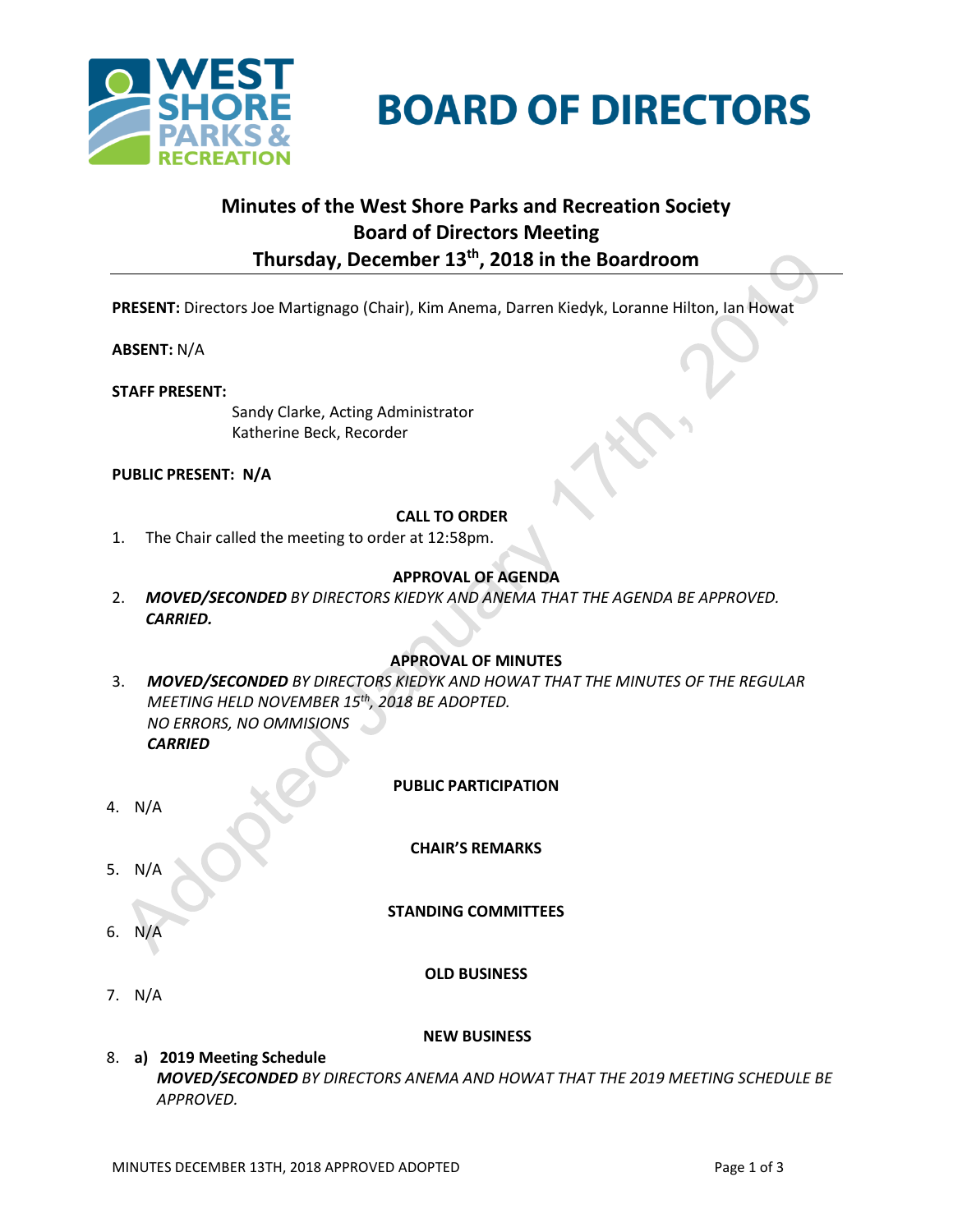#### *CARRIED.*

 **b) Completion of 2018 Disclosure Form** Disclosure forms were completed by the directors.

#### **FOR INFORMATION**

### 9. **a) Administrator's Report**

*Sandy Clarke, Acting Administrator highlighted the following:*

On Tuesday, November 27th WSPR's annual Staff Day was attended by 50 regular staff. Highlights included presentations by departments on their greatest challenge; biggest accomplishment; new and noteworthy work, and customer service highlights from 2018. A keynote speaker presented on managing diversity and inclusion.

WSPR Employee Engagement Survey responses have been reviewed and themes included communication, staffing, and that WSPR is a desirable place to work. In 2019 staff sessions will be conducted on ways to continue improving staff engagement.

We are preparing for the replacement of 2 long term aquatic staff who have provided supervision and leadership for the pool/fitness area for the past 38 years. Recruitment for both positions will begin early in 2019.

Occupational Health & Safety statistics for 2018 to date are strong. We are on track for our third best year since 2002 with respect to the low number of time loss injuries that have occurred.

The Maintenance department recently tested our Ammonia Response Plan with staff, Accent Refrigeration and the Colwood Fire Department. A staff member from the Maintenance department created a video outlining our Ammonia Response Plan which received excellent feedback from Worksafe BC, the Fire Department and other organizations. As regulated by Technical Safety BC, the air handling and new vent stack installation in the Arena is underway.

Aquatics and Maintenance departments are preparing for the annual Pool shutdown from December 10th -26th, 2018.

The Winter Activity Guide is out and registration for winter programs began on December 6<sup>th</sup>. The guide contains a vast collection of programs for the community to choose from, and includes an Activity Guide Survey seeking feedback on how the community receives information about WSPR programs and services.

A grant was received from the Rick Hansen Foundation allowing us to resurface the Kids Cottage outdoor play space flooring, ensuring the outdoor space is accessible for those in wheelchairs, etc.

We continue to ensure our weight room is updated with current cardio equipment, with 7 new elliptical trainers and 2 upright cycles arriving in December.

#### *FOR INFORMATION ONLY*